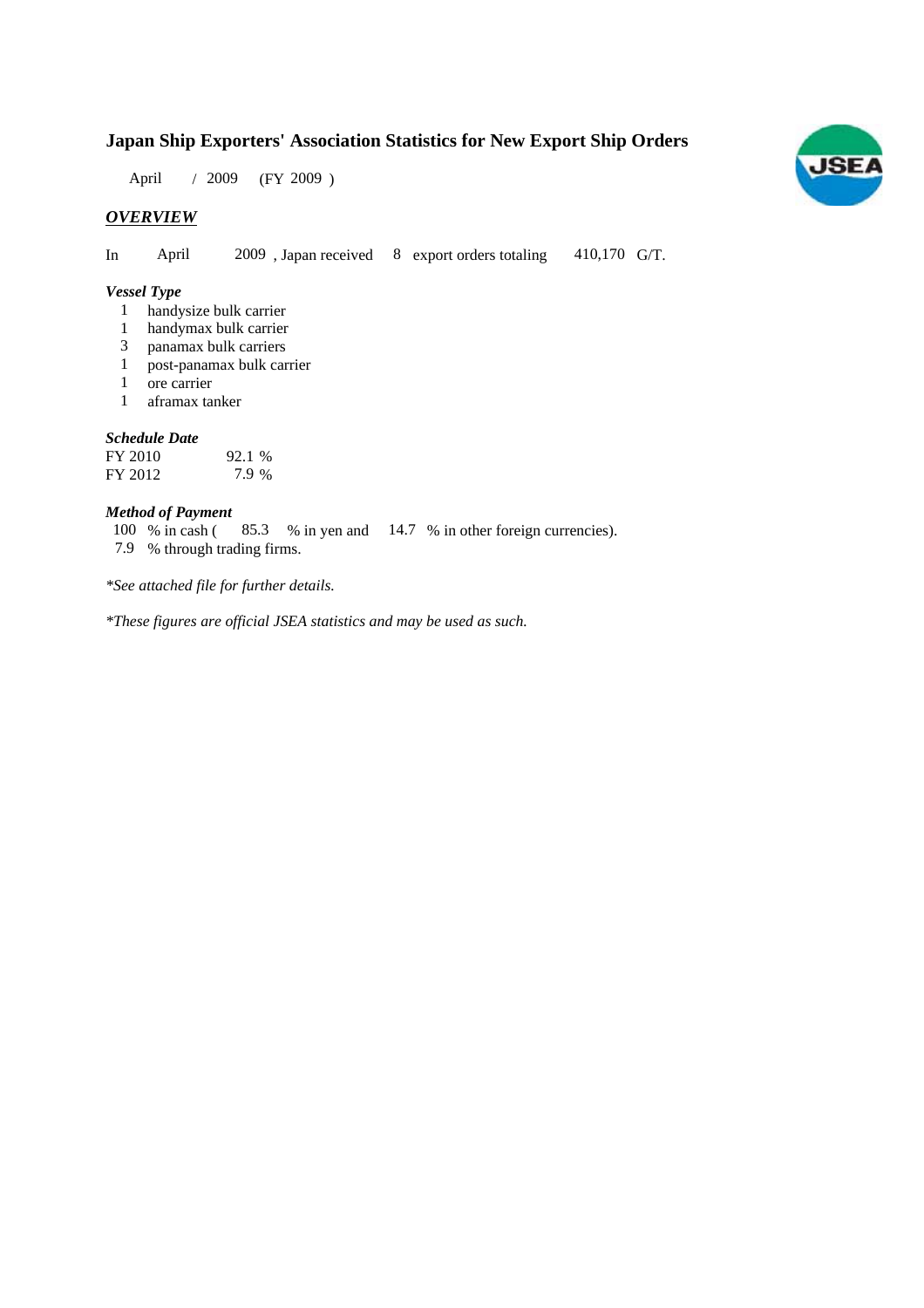#### New Export Orders Placed in April 2009 (FY 2009) Based on Fiscal Year

No. G/T No. G/T No. G/T No. G/T No. G/T No. G/T No. G/T No. G/TGeneral Cargos 15 712,580 15 712,580 0 0 0 0 0 0 0 0 0 0 0 0 Bulk Carriers | 276| 11,078,040|| 258| 10,476,580| 7| 193,520| 4| 132,970| 7| 274,970| 7| 349,770| 7| 349,770|| 25| 951,230 Tankers | 39| 2,770,610|| 31| 2,217,360| 1| 120,000| 1| 160,300| 6| 272,950| 1| 60,400| 1| 60,400|| 9| 613,650 Combined Carriers 0 0 0 0 0 0 0 0 0 0 0 0 0 0 0 0Others 0 0 0 0 0 0 0 0 0 0 0 0 0 0 0 0 $\mathbf{0}$ Total | 330| 14,561,230|| 304| 13,406,520| 8| 313,520| 5| 293,270| 13| 547,920| 8| 410,170| 8| 410,170|| 34| 1,564,880 FY 2008 / FY2007 (%) \* 53.2 62.7 24.1 16.0 19.0 26.2 26.2 \*\* 20.6 In CGT | | 6,704,499| | 6,130,152| | 193,700| | 109,945| | 270,702| | 170,132| | 170,132|| | 744,479 Description Apr 08 to Mar 09 | Apr 08 to Dec 08 | January 2009 | February 2009 | March 2009 | April 2009 | April 09 | Jan 09 to Apr 09

*Figures for shipbuilding orders of 500 G/T and over for export as steel vessels placed with JSEA members are covered.*

\*FY 2008/FY2007

\*\*Calendar Year 2009

JSEA (May 2009)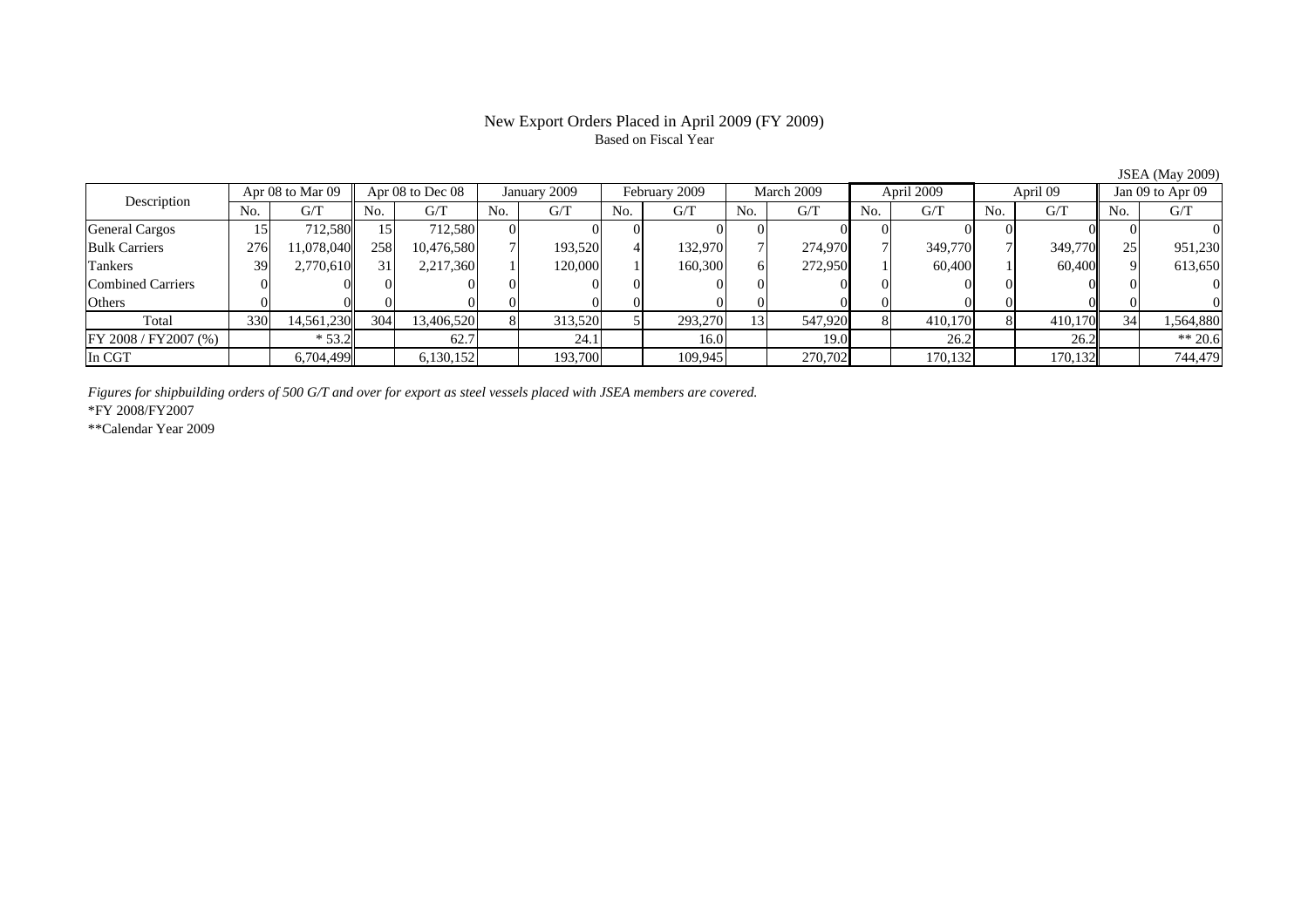### Export Ships Delivered in April 2009 (FY 2009) Based on Fiscal Year

JSEA (May 2009)

| Description              |     | Apr 08 to Mar 09 |     | Apr 08 to Dec 08 |                 | January 2009 |     | February 2009 |           | March 2009 |     | April 2009 |           | April 09  |     | Jan 08 to Apr 09 |  |
|--------------------------|-----|------------------|-----|------------------|-----------------|--------------|-----|---------------|-----------|------------|-----|------------|-----------|-----------|-----|------------------|--|
|                          | No. | G/T              | No. | G/T              | No.             | G/T          | No. | G/T           | No.       | G/T        | No. | G/T        | No.       | G/T       | No. | G/T              |  |
| <b>General Cargos</b>    | 28  | .062.439         | 19  | 610.263          |                 | 160.784      |     | 88,997        |           | 202,395    |     | 44.493     |           | 44.493    |     | 496,669          |  |
| <b>Bulk Carriers</b>     | 216 | 9,467,947        | 154 | 6,845,415        | 24              | 959,920      | 16  | 734,463       | 22        | 928,149    | 15  | 721.458    |           | 721,458   |     | 3,343,990        |  |
| Tankers                  | 94  | 5,227,663        | 63  | 3,377,856        | $\Omega$        | 734,336      | 12  | 597,787       | <b>10</b> | 517.684    | 11  | 702.085    |           | 702,085   |     | 2,551,892        |  |
| <b>Combined Carriers</b> |     |                  |     |                  |                 |              |     |               |           |            |     |            |           |           |     |                  |  |
| Others                   |     | 7.000            |     | 7,000            |                 |              |     | 01            |           |            |     |            |           |           |     |                  |  |
| Total                    | 339 | 15,765,049       | 237 | 10,840,534       | 36 <sup>I</sup> | 1,855,040    | 30  | 1,421,247     | 36        | 1,648,228  | 28  | 1,468,036  | <b>28</b> | 1,468,036 | 130 | 6,392,551        |  |
| FY 2008 / FY 2007 (%)    |     | $*102.2$         |     | 105.4            |                 | 123.4        |     | 106.7         |           | 71.3       |     | 170.3      |           | 170.3     |     | ** $106.4$       |  |
| In CGT                   |     | 7,653,058        |     | 5,212,700        |                 | 897,257      |     | 659,155       |           | 883,946    |     | 607,667    |           | 607,667   |     | 3,048,025        |  |

*Deliveries of new shipbuilding orders of 500 G/T and over for export as steel vessels placed with JSEA members are covered.*

\*FY 2008/FY2007

\*\*Calendar Year 2009